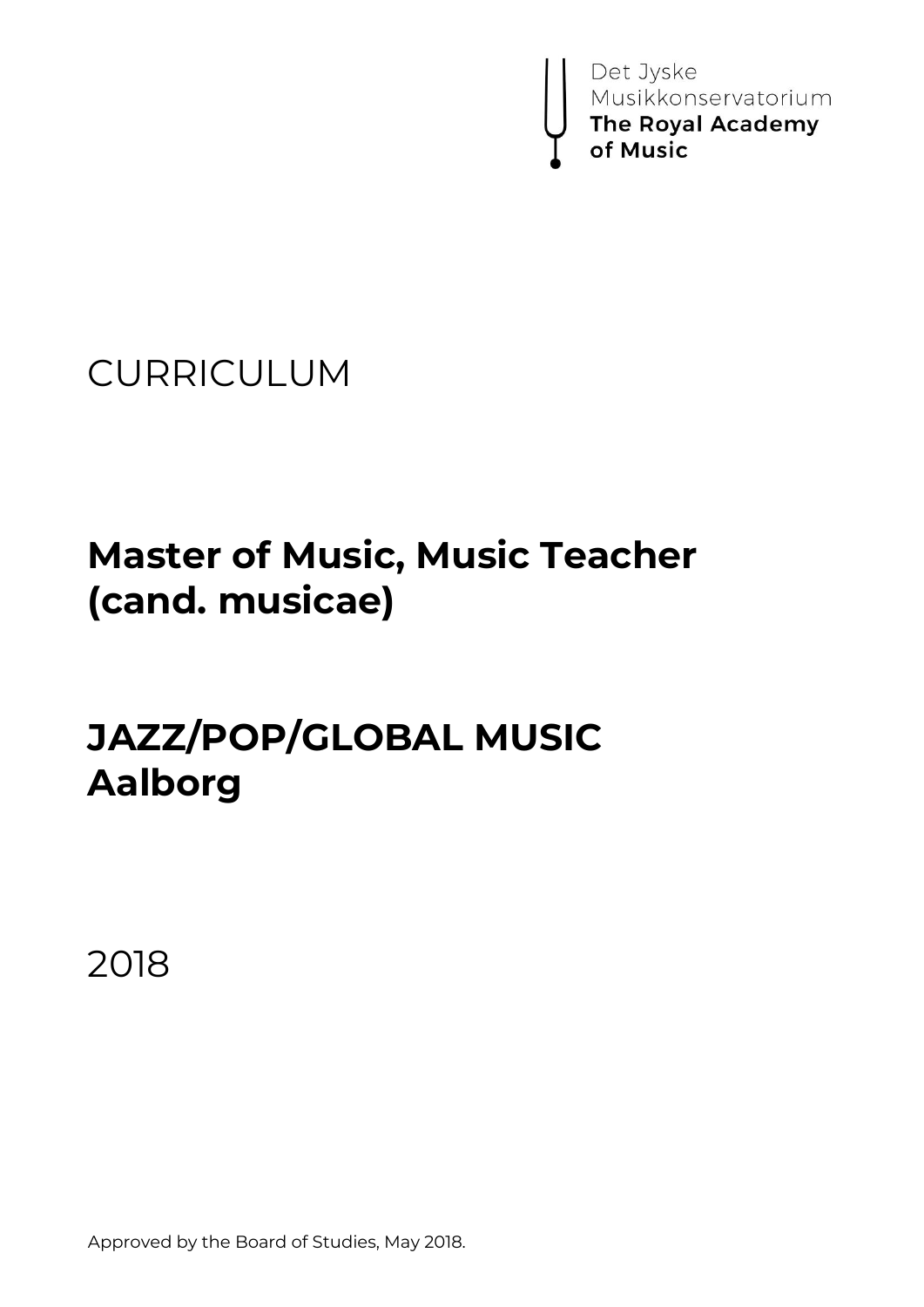# **Content**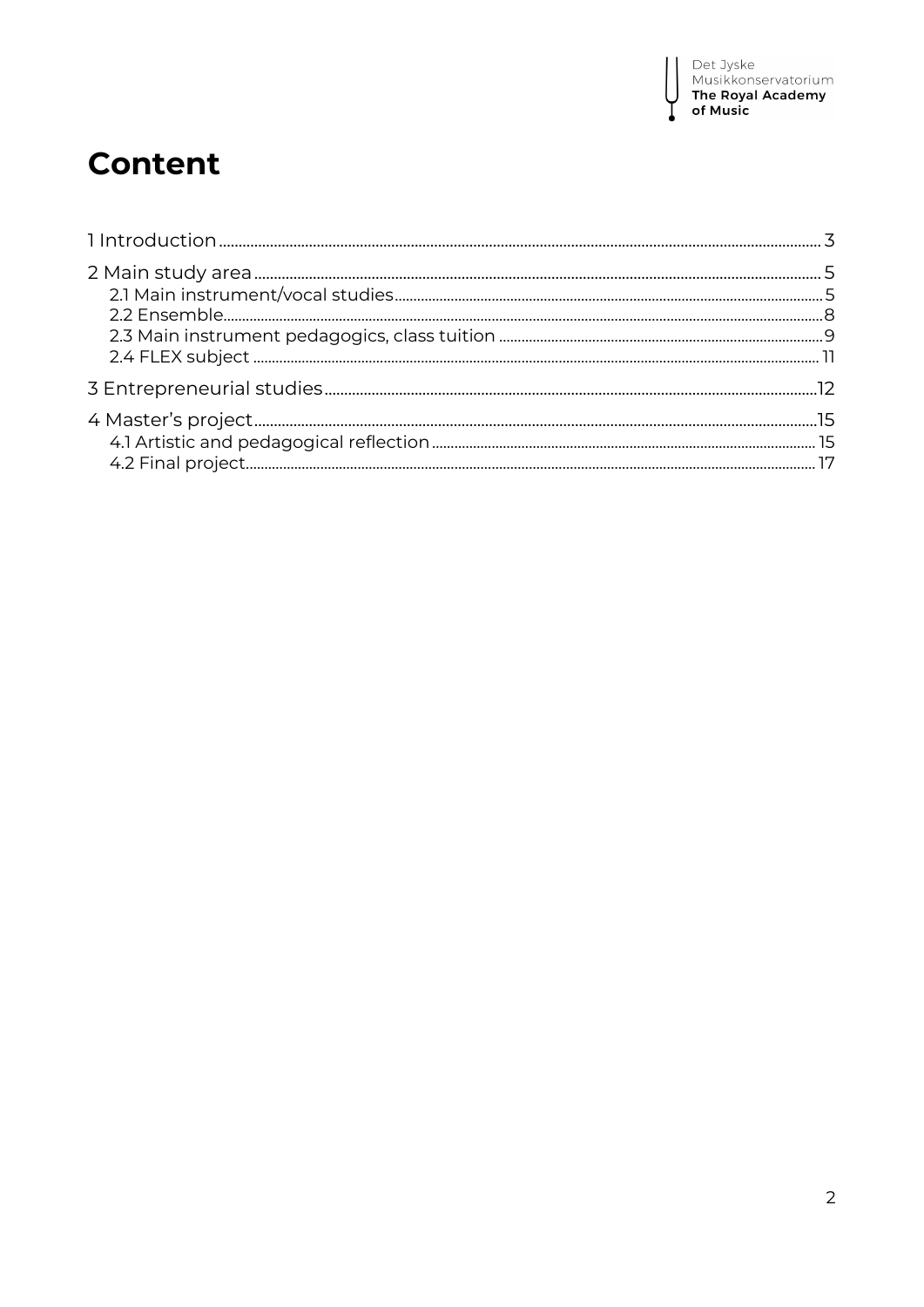# **1 Introduction**

#### **Master of Jazz/Pop/Global Music**

The keywords of the programme are subject immersion and flexibility. The programme builds upon the knowledge, skills, and qualifications as a musician, educator, and songwriter/composer acquired on the BMus programme.

The programme has a constant focus on the Main instrument/vocal studies and Ensemble subjects. In addition, the main area of the programme includes Main instrument pedagogy as well as creative and pedagogical electives. These are described in a separate catalogue.

The student gets one elective per study year: Songwriting, Composition, Music production, Children's music practice teaching, Choir conducting, Ensemble teaching practice, Rhythm and coordination teaching practice, and Main instrument pedagogy (advanced level). The FLEX subject allows for further individual student specialisation.

The Entrepreneurial studies subject prepares the student for using his/her artistic and pedagogical competencies in a sustained career in music.

The MMus project starts on the 1st year in the Artistic and pedagogical reflection topic in which the student learns to be critical and analytical about his/her own practice and those of others.

On the 2nd year, the final project is completed on a creative, performance, and/or pedagogical subject chosen by the student.

The elements of the programme are credited with ECTS points based on an assessment of the workload involved in the subjects. One ECTS point roughly corresponds to 27.5 hours.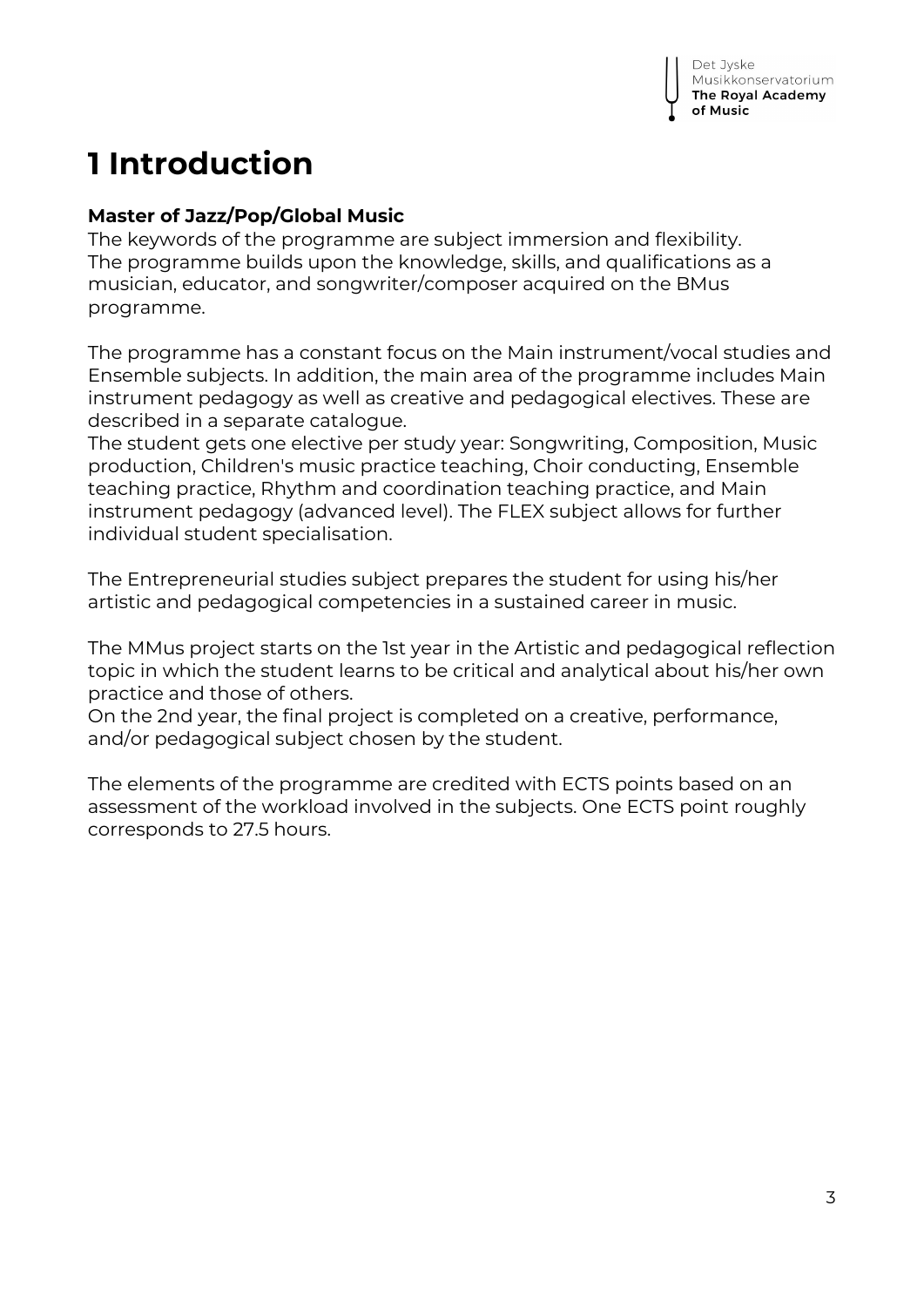#### ECTS chart

|                                |         |         | 3rd | 4th |              |
|--------------------------------|---------|---------|-----|-----|--------------|
|                                | 1st sem | 2nd sem | sem | sem | <b>Total</b> |
| Main instrument/vocal          |         |         |     |     |              |
| studies                        | 11      | 11      | 11  | 8   | 41           |
| Ensemble                       | 3       | 3       | 3   | 3   | 12           |
| Main instrument pedagogy,      |         |         |     |     |              |
| class tuition                  | 4       | 4       |     |     | 8            |
| Electives*                     | 5       | 5       |     |     | 10           |
| Electives*                     |         |         | 5   | 5   | 10           |
| <b>FLEX subject</b>            | X       | Χ       |     |     |              |
| <b>Entrepreneurial studies</b> | 3       | 3       | 3   |     | 9            |
| MMus project                   |         |         |     |     |              |
| Artistic and pedagogical       |         |         |     |     |              |
| reflection                     | 4       | 4       |     |     | 8            |
| Final project                  |         |         | 8   | 14  | 22           |
| <b>Total</b>                   | 30      | 30      | 30  | 30  | 120          |

\*The student has one elective on the 1st year and a different one on the 2nd. The electives are described in the elective catalogue for the Jazz/Pop/Global Music MMus programme.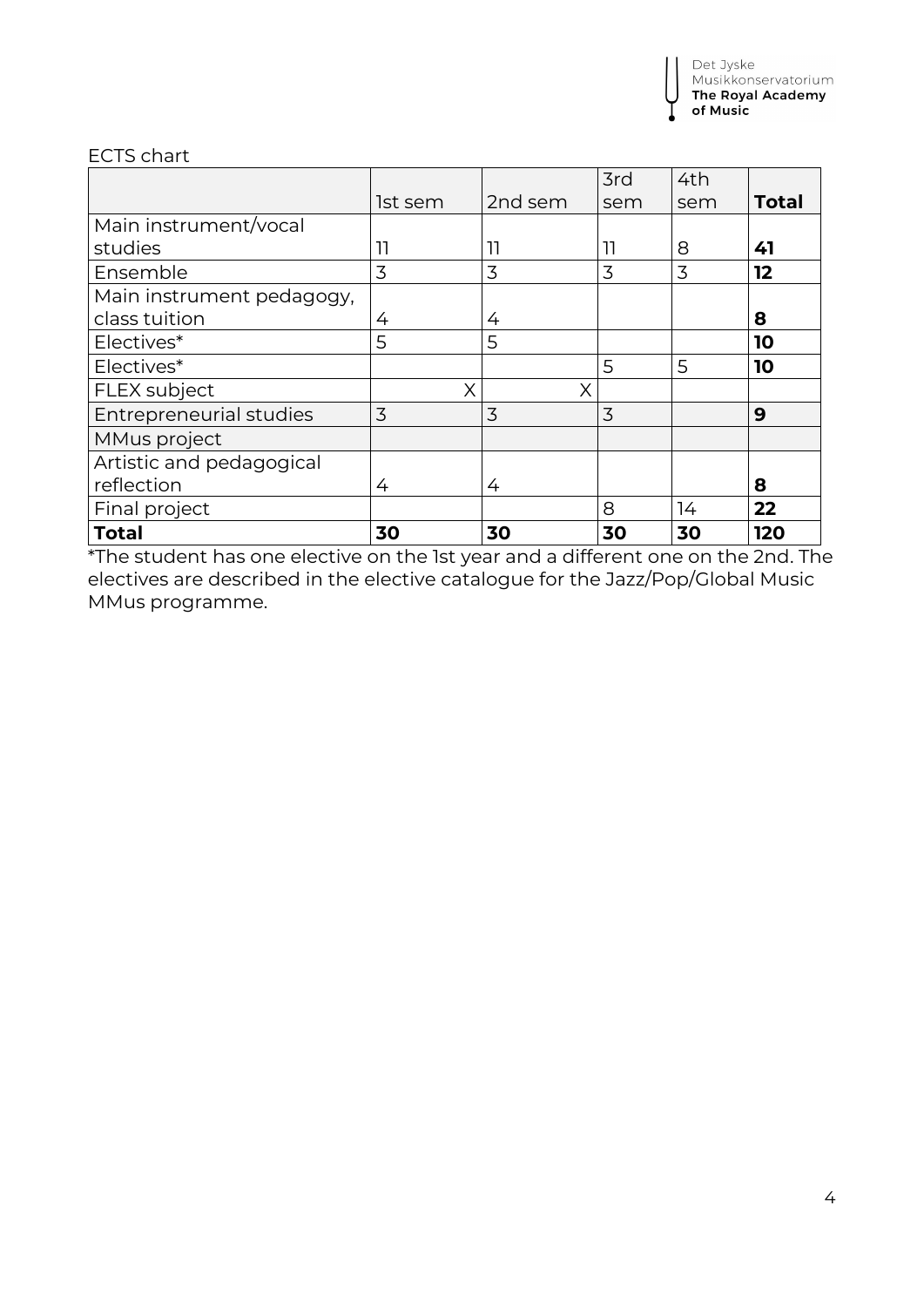# **2 Main study area**

## **2.1 Main instrument/vocal studies**

## **Objective**

The student

- Has mastered musical and technical skills and forms of expression at a high professional level.
- Has developed a personal artistic expression and can communicate it with conviction in a concert context.
- Possesses specialist knowledge of internationally recognised artistic and technical practice, repertoire, methods, and theory.
- Understands and is able to reflect on practice and choice of methods in relation to his/her own artistic development.
- Commands critical and analytical approaches to music and musical practice.
- Is able to assess and choose among artistic forms of expression, create relevant solution models, and make informed and reflected artistic decisions.
- Is able to work with artistic communication and discuss music related and professional problems with peers as well as non-specialists.
- Is able to independently assume responsibility for his/her own learning needs, specialisation options, and potential for creative development and prioritise and structure his/her time and work efforts.

## **Content**

Tuition focuses on further development of the student's personal musical and artistic expression and technical skills. Tuition includes the following:

• Technique

- Interpretation
- Phrasing
- Improvisation
- Accompaniment
- Rhythm and timing
- Timbre
- Sight reading
- Transposition
- Imitation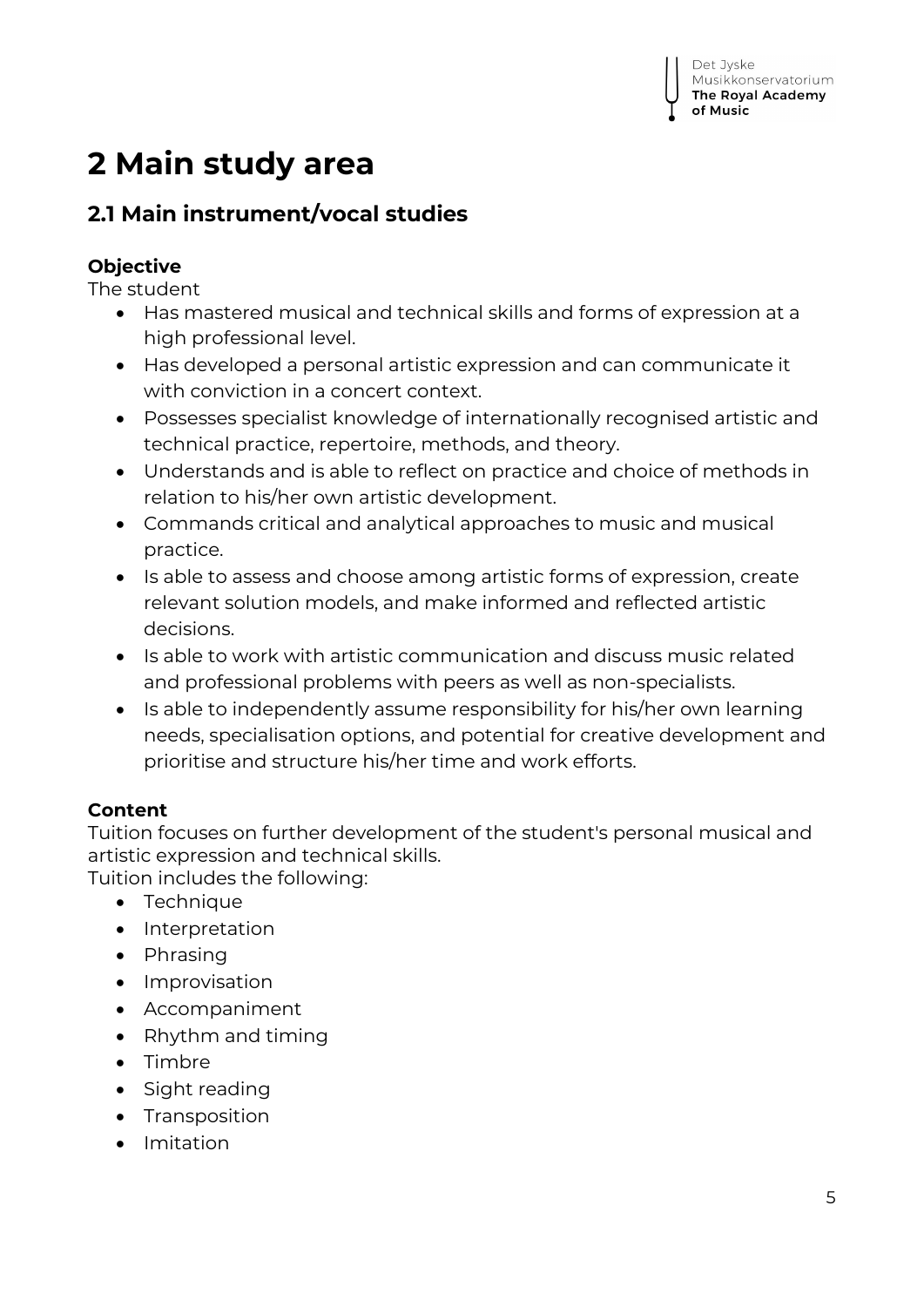

Part of the tuition takes the form of preparation for and evaluation of student performances at concert cafés/band leader concerts. The student is required to act as band leader and assume artistic responsibility at one concert annually. The concert is arranged in cooperation with the Academy. The concert is evaluated by the teacher, possibly using video recordings. The concert café is executed on the 1st year.

The band leader concert is executed on the 4th semester and has the same duration as the examination concert.

1st year only: Individual plan.

On the 1st semester, the student in consultation with the teacher drafts an individual plan with very ambitious objectives to reflect the fact that this is a full-time study. These objectives must be reached over the study year. The plan must include artistic and technical objectives based on the student's profile upon commencing the programme. In addition, the plan must include student considerations and a preliminary strategy for reaching these objectives. The student hands in the plan to the Head of Studies no later than 1 October.

#### **Possible tuition and work formats**

One-to-one tuition Class tuition Concert evaluation Band work (supervision) Projects or courses arranged by the Academy.

#### **Scope**

41 ECTS

#### **Semesters**

1st to 4th semester.

#### **Evaluation and examination regulations**

Before the end of the 2nd semester: Evaluation interview with the teacher based on the individual plan.

#### After the 4th semester: examination concert

*Examination content* Concert: 45 minutes Discussion and preparation of statement: 25 minutes

#### *Examination format*

A 45-minute concert performance. The student prepares a programme in consultation with the teacher. The concert must include one tune featuring the student as a songwriter and/or composer.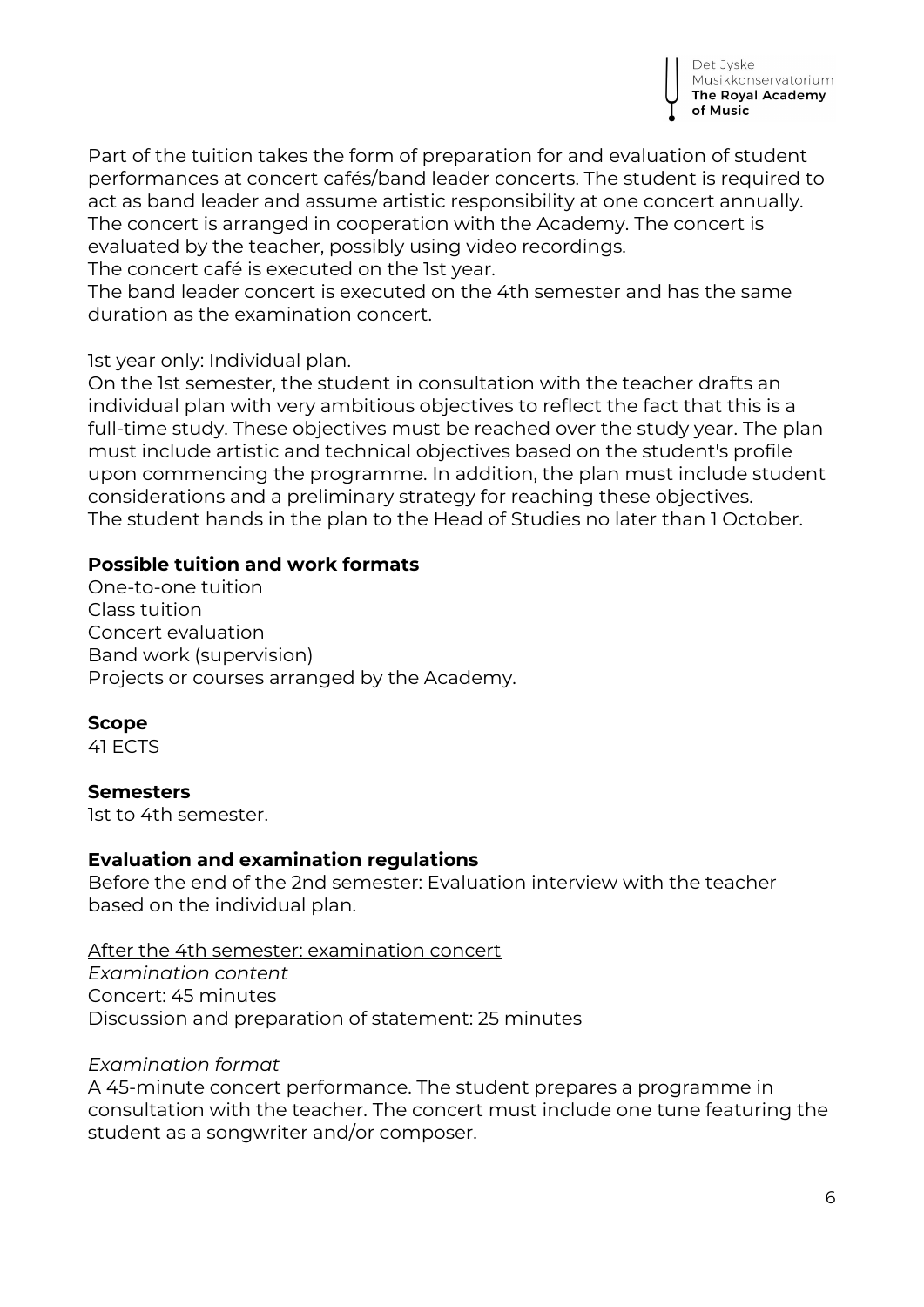

*Marking and evaluation*

External marking. Grade and a written statement.

The assessment must reflect to what extent the objectives have been achieved.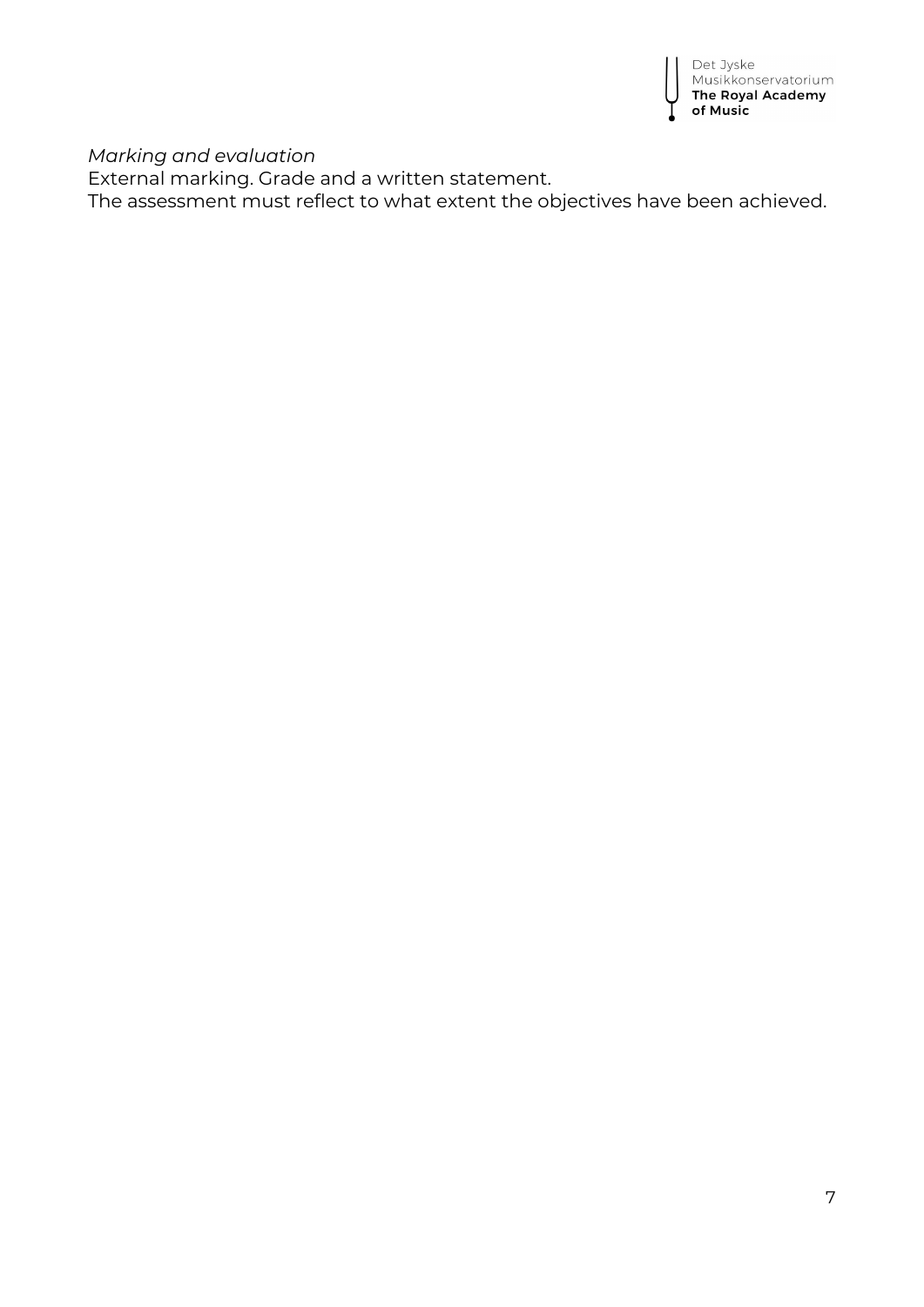## **2.2 Ensemble**

### **Objective**

The student

- Has mastered artistic and technical ensemble skills at a high professional level.
- Can participate independently and constructively in various musical contexts.
- Possesses specialist knowledge of recognised artistic and technical practice, repertoire, and methods. Is able to assess and choose among artistic forms of expression and make informed and reflected artistic decisions, especially as regards developing his/her artistic expression.
- Is able to work with artistic communication and discuss music related and professional problems with peers as well as non-specialists.
- Is able to independently assume responsibility for his/her own learning needs, specialisation options, and potential for creative development and prioritise and structure his/her time and work efforts.

### **Content**

Professional-level work on main instrument functions in ensemble teaching: soloing, improvising, accompanying, commenting, and listening.

#### **Tuition and work formats**

Class tuition. Tuition in course format optional. Each course is concluded with a concert, a video recording, or similar.

### **Scope**

12 ECTS

#### **Semesters**

1st to 4th semester

### **Evaluation and examination regulations**

Certificate with the evaluation Approved/Not approved. This certifies that the objectives have been achieved at a level at least corresponding to a Pass, and that current attendance rules have been followed.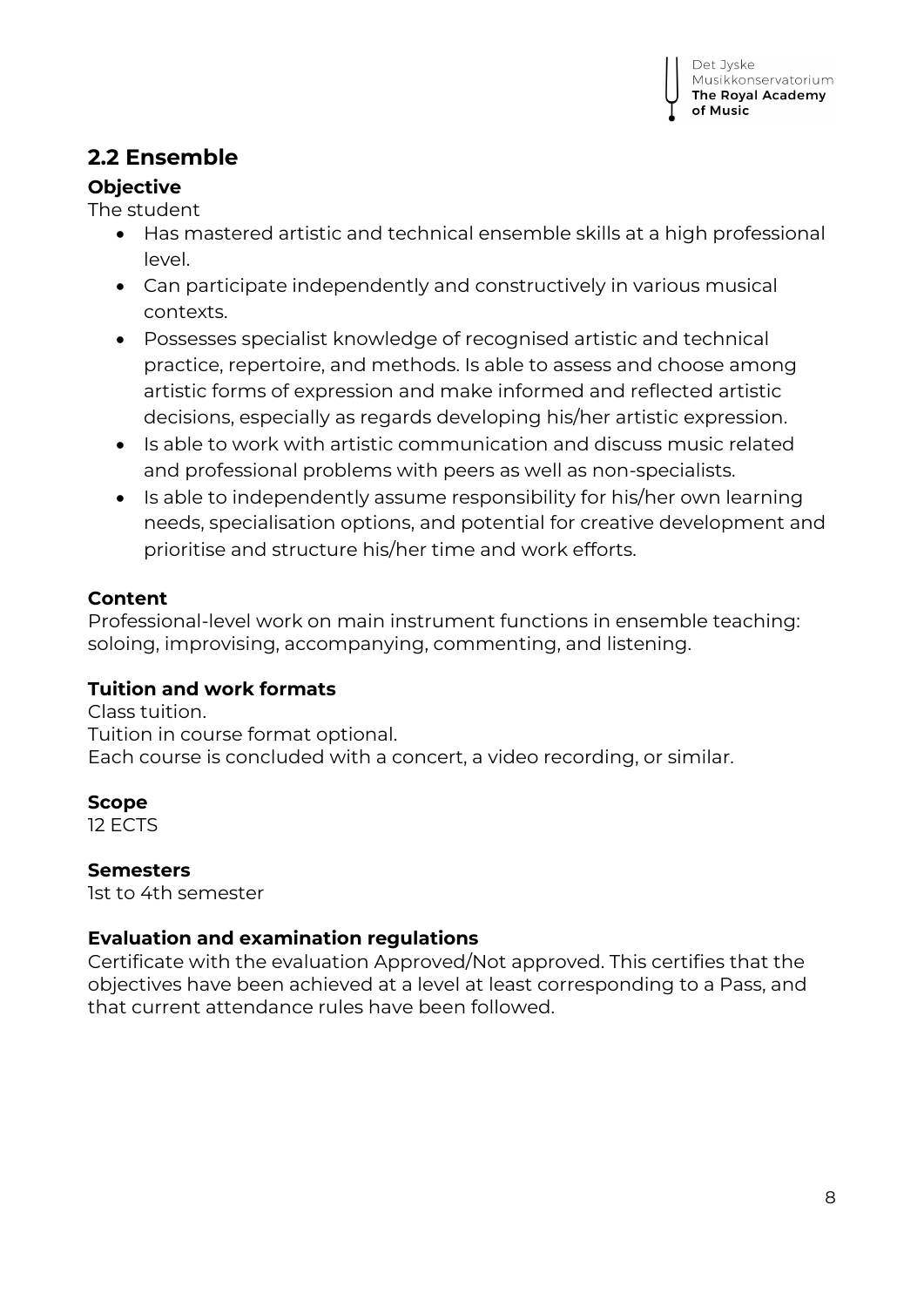## **2.3 Main instrument pedagogics, class tuition**

#### **Objective**

The student

- Has attained mastery in teaching musical and technical skills and forms of expression to children and adolescents.
- Is able to assess and choose among pedagogical methods and tools, create relevant solution models, and make informed and reflected decisions.
- Commands critical and analytical approaches to music and musical practice.
- Is able to work with musical and pedagogical communication and discuss music related and professional problems with peers as well as nonspecialists.
- Is able to handle complex and unpredictable creative challenges within pedagogical processes.

#### **Content**

The student teaches a class on his/her own main instrument/vocal studies. The class consists of at least 3 pupils, all of whom must be younger than 16 years old upon commencement of the course.

At least 20 tuition sessions of 40 minutes each must be carried out during the course which will resemble a regular Danish municipal art school course.

#### **Tuition and work formats**

Supervised training course. The course may be executed externally in cooperation with e.g. a municipal art school.

**Scope**

8 ECTS

**Semesters** 1st to 2nd semester

#### **Evaluation and examination regulations**

Tuition skills examination

*Examination content* Report Practical test: 40 minutes Interview: 10 minutes Discussion: 15 minutes Total examination duration: 65 minutes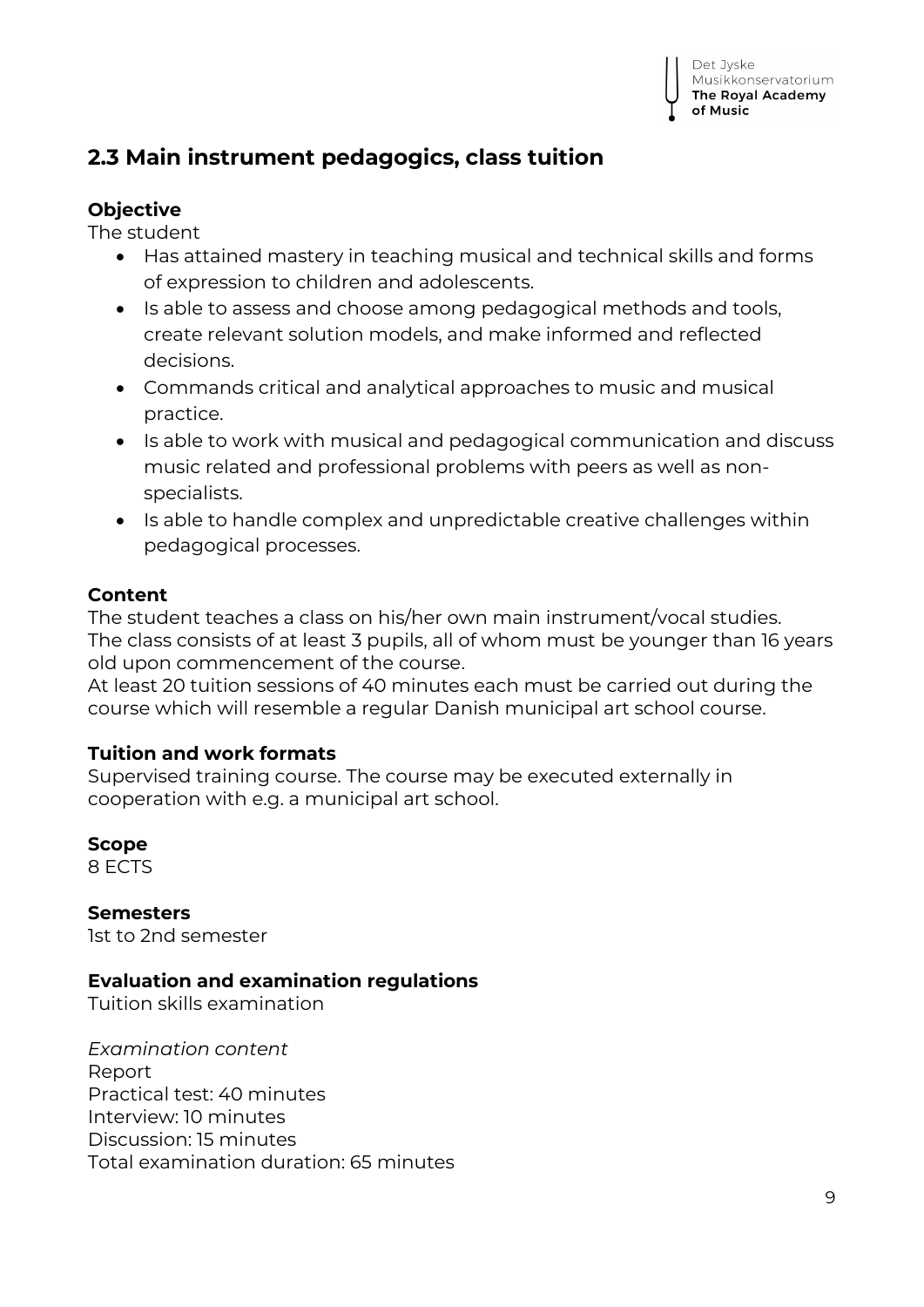#### *Examination format*

Tuition demonstration featuring the training class. No later than 2 weeks prior to the examination, the student hands in a report.

The report must fulfil the following requirements:

Scope: 5 to 7 normal pages (12,000 to 16,800 characters). The number of characters must be stated on the title page.

The report must contain at least the following mandatory sections:

- Introduction/preamble, including general observations based on the student's experience regarding objectives and methods
- Class description
- Objectives
- Course description
- An evaluation of the course
- Annexes: list of materials and examples of tuition materials used.

#### *Marking and evaluation*

Internal marking. Grade. The assessment must reflect to what extent the objectives have been achieved.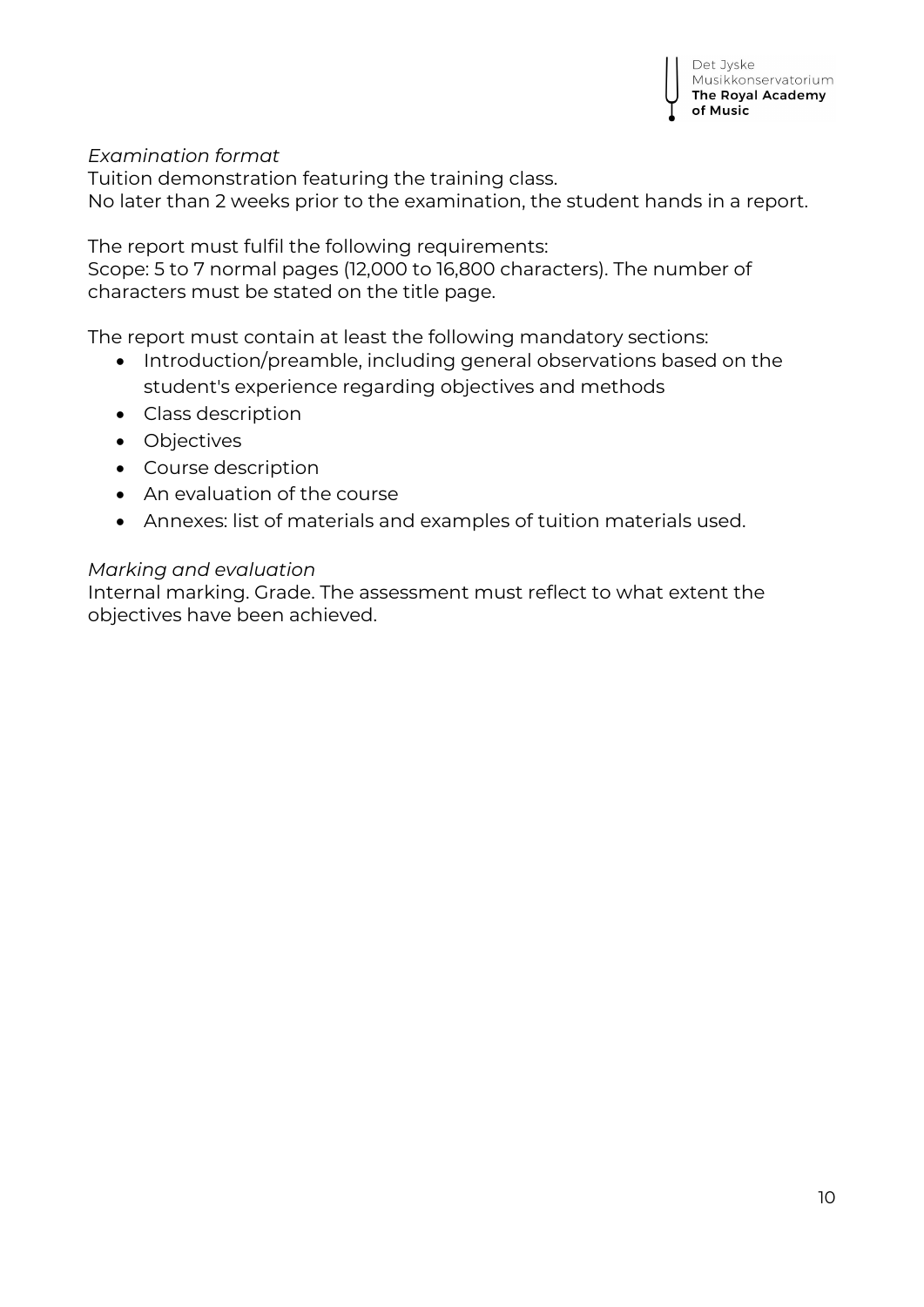## **2.4 FLEX subject**

#### **Objective**

Upon completion of the subject the student:

- Has acquired knowledge and/or skills within one or more subjects chosen by the student that augment his/her programme.
- Is able to identify his/her own learning needs and potential for artistic development, and to prioritise and structure his/her time and work efforts.

#### **Content**

Interested students may apply for optional lessons for a FLEX subject with the head of studies. The application must be received no later than 15 May before the tuition year in question.

It must include a brief justification and optionally one or more preferred teachers.

#### **Tuition and work formats**

One on one and/or class tuition.

#### **Scope**

0 ECTS. The subject is not mandatory.

#### **Semesters**

1st to 2nd semester

#### **Evaluation and examination regulations**

None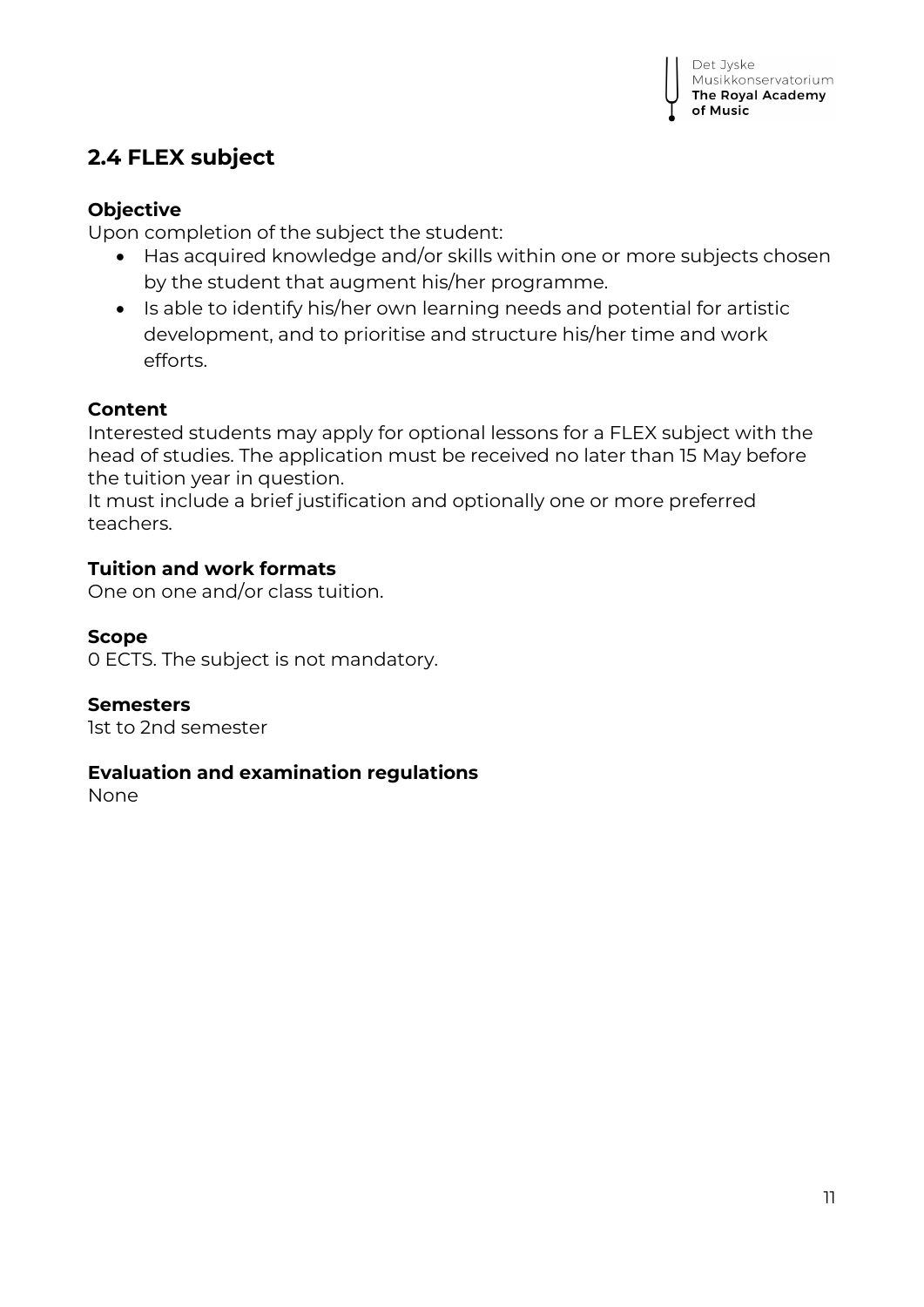Det Jyske

of Music

Musikkonservatorium The Royal Academy

## **3 Entrepreneurial studies**

#### **Objective**

Upon completion of the tuition course, the student

- Possesses specialist knowledge of the music business and culture in an international context.
- Understands and is able to reflect on professional practice and the complex relations between music industry players.
- Commands programme creation and communication with a view to employment in music.
- Is able to assess challenges and issues in relation to his/her career, create relevant solution models, and make informed and reflected career decisions.
- Is able to communicate his/her own profile and discuss vocational issues in relation to peers, audiences, and media.
- Is able to manage complex and creative challenges in relation to the music business and culture in a globalised world.
- Can commence and lead independently in various professional contexts and interdisciplinary cooperation.
- Is able to independently assume responsibility for his/her own potential for creative development in a professional career context.

#### **Content**

Tuition on the individual semesters covers various subjects including:

#### **1st semester:**

- Career plan
- Individual research
- Self-management
- Communication
- Financials
- Music and society

### **2nd semester:**

- Business plan
- Sales
- Marketing
- Partnerships and cooperation with other music industry players
- Development of ideas
- Project design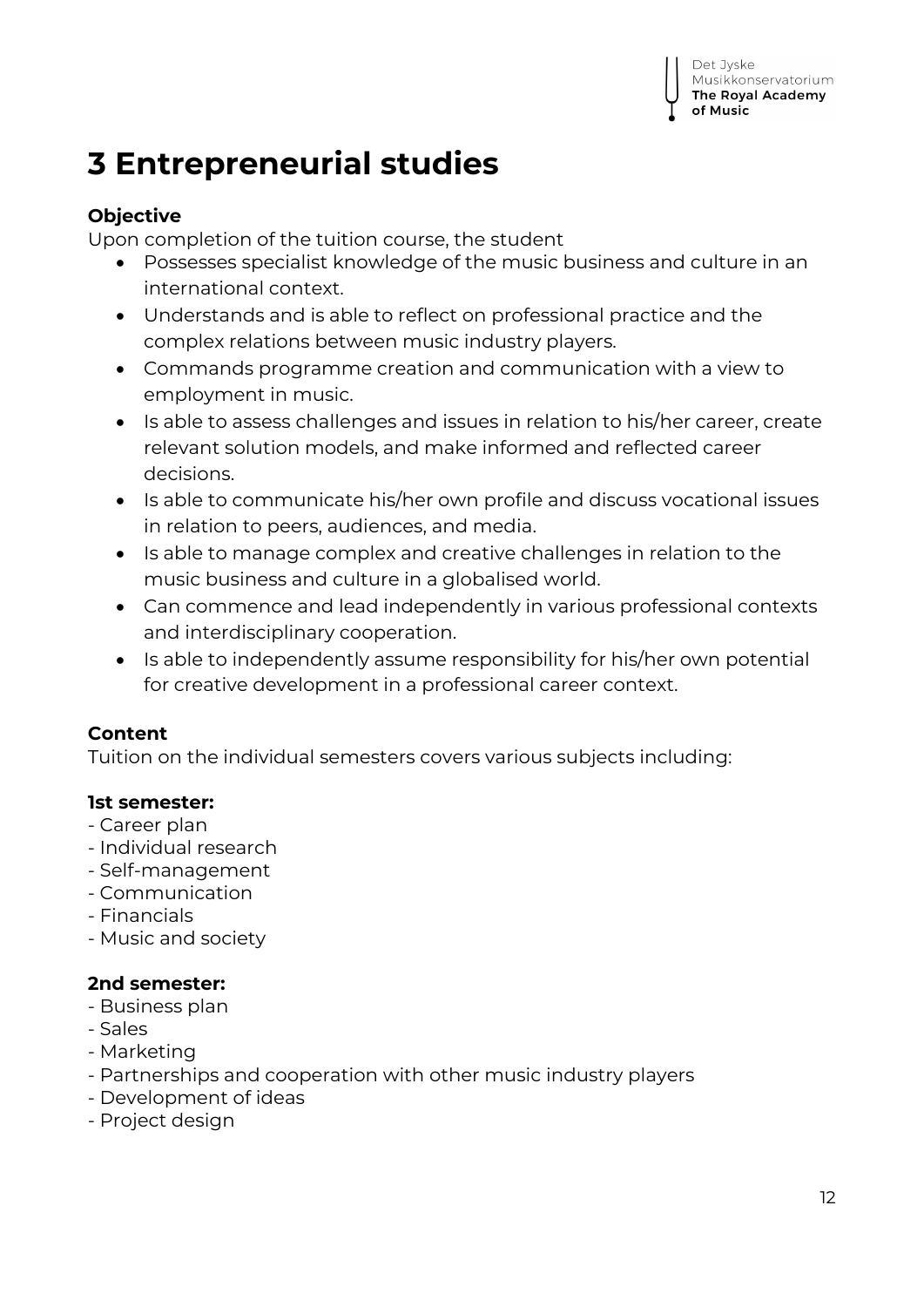

#### **3rd semester:**

- Project management
- Individual and group guidance
- Realising a project
- Career plan

#### **Mandatory assignments**

A mandatory assignment is included on each semester.

The semester can only be passed if the assignments have been handed in and approved by the teacher. All assignments must relate theory and/or method to practice.

**1st semester:** Development of a career plan drawing on perspectives from the interview with a business professional chosen by the student **2nd semester:** Development of business plan for project **3rd semester:** Examination assignment

#### **Scope of written assignments on the 1st and 2nd semester:** 3 to 5 pages.

#### **Tuition and work formats**

Class tuition, seminars and individual guidance.

#### **Scope**

9 ECTS

#### **Semesters**

1st to 3rd semester

#### **Evaluation and examination regulations**

*Examination format* Oral examination based on the examination assignment. Duration: 20 minutes Discussion: 10 minutes

The examination assignment consists of two parts:

A well-developed home page or similar online presence with a professional look. A project assignment. Scope: 5-7 normal pages (12,000 to 16,800 characters) or corresponding video material. The assignment must include a reflection on the student's practical experience with entrepreneurial activities and must relate to least 2 themes from the core areas of the subject with relevant literature (theory and/or method).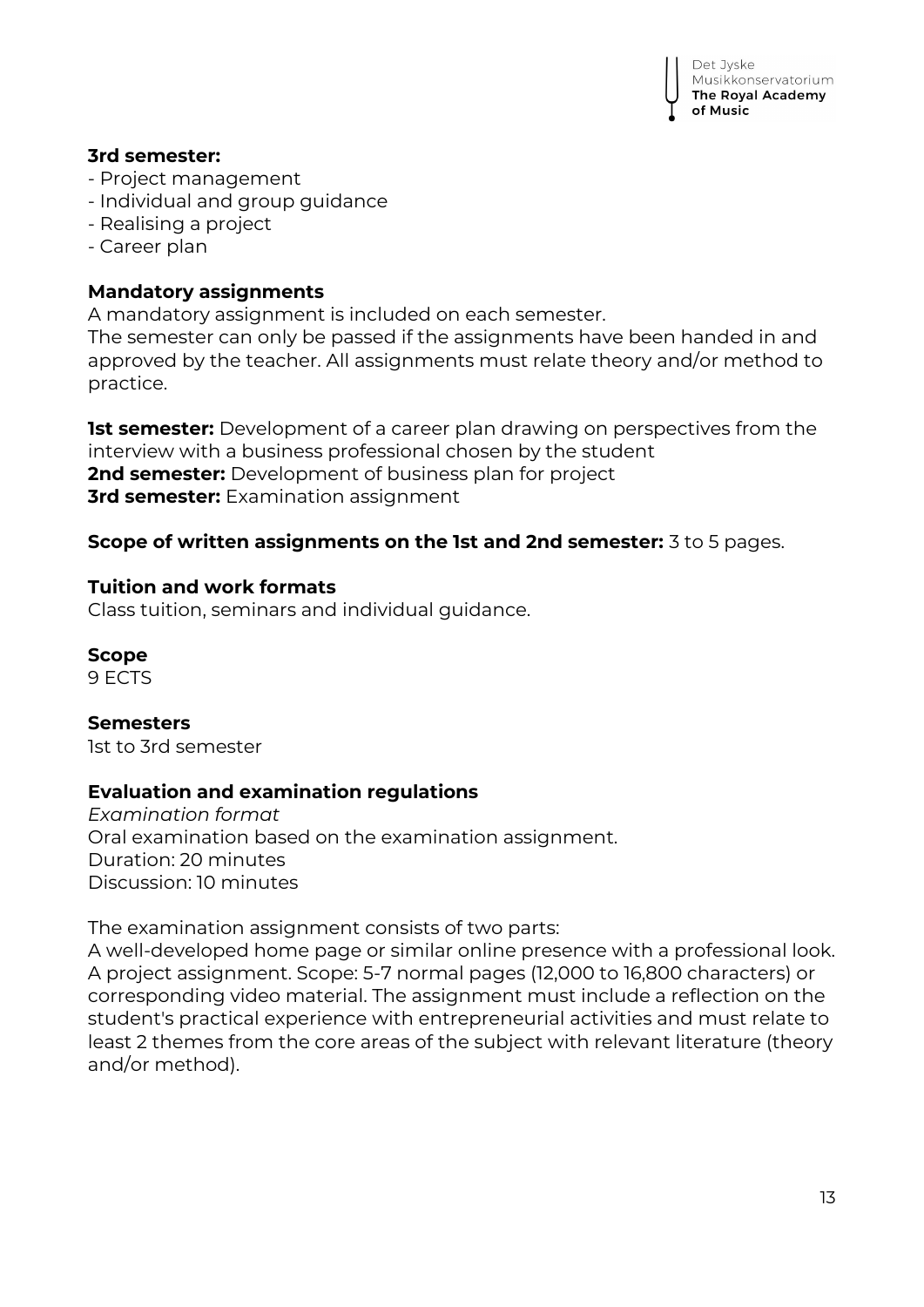

*Marking and evaluation*

Internal marking. Grade.

The assessment must reflect to what extent the objectives of the course have been achieved.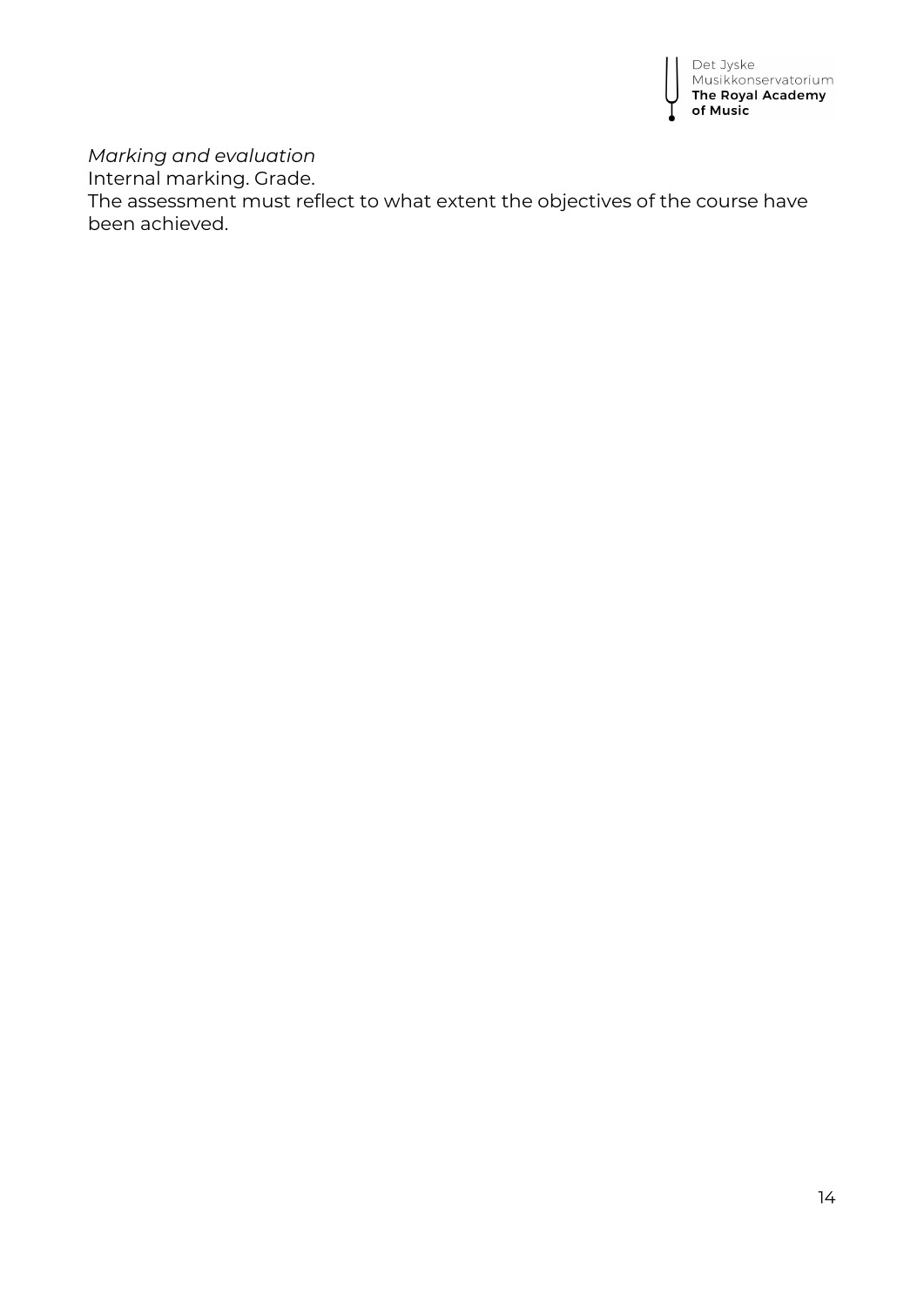

# **4 Master's project**

The Master's project consists of the following:

- Artistic and pedagogical reflection (8 ECTS)
- Final project (22 ECTS)

## **4.1 Artistic and pedagogical reflection**

#### **Objective**

Upon completion of the subject the student

- Is capable of critical assessment and reflection of his/her artistic and pedagogical processes as well as those of fellow students.
- Can participate in critical and artistic or pedagogical dialogue with the aim of strengthening his/her professional development and those of fellow students.
- Possesses specialist and internationally recognised knowledge of relevant artistic and pedagogical theories, concepts, and methods.
- Is able to communicate artistic and pedagogical reflections to peers and non-specialists.
- Is able to act in a professionally and ethically responsible manner.
- Is able to assume responsibility for his/her own learning needs, specialisation options, and potential for development and structure his/her time and work efforts.

#### **Content**

The subject includes the following:

- Reflection on the student's artistic profile and practice, and those of others
- Reflection on the student's pedagogical profile and practice, and those of others
- Relevant scientific theories and research methods
- Relevant aesthetic theories
- Supervision and/or similar methods
- Commencement of final project: choice of subject and first draft of project description

#### **Tuition and work formats**

Class tuition.

Tuition may draw on ongoing artistic and pedagogical development projects at the Academy.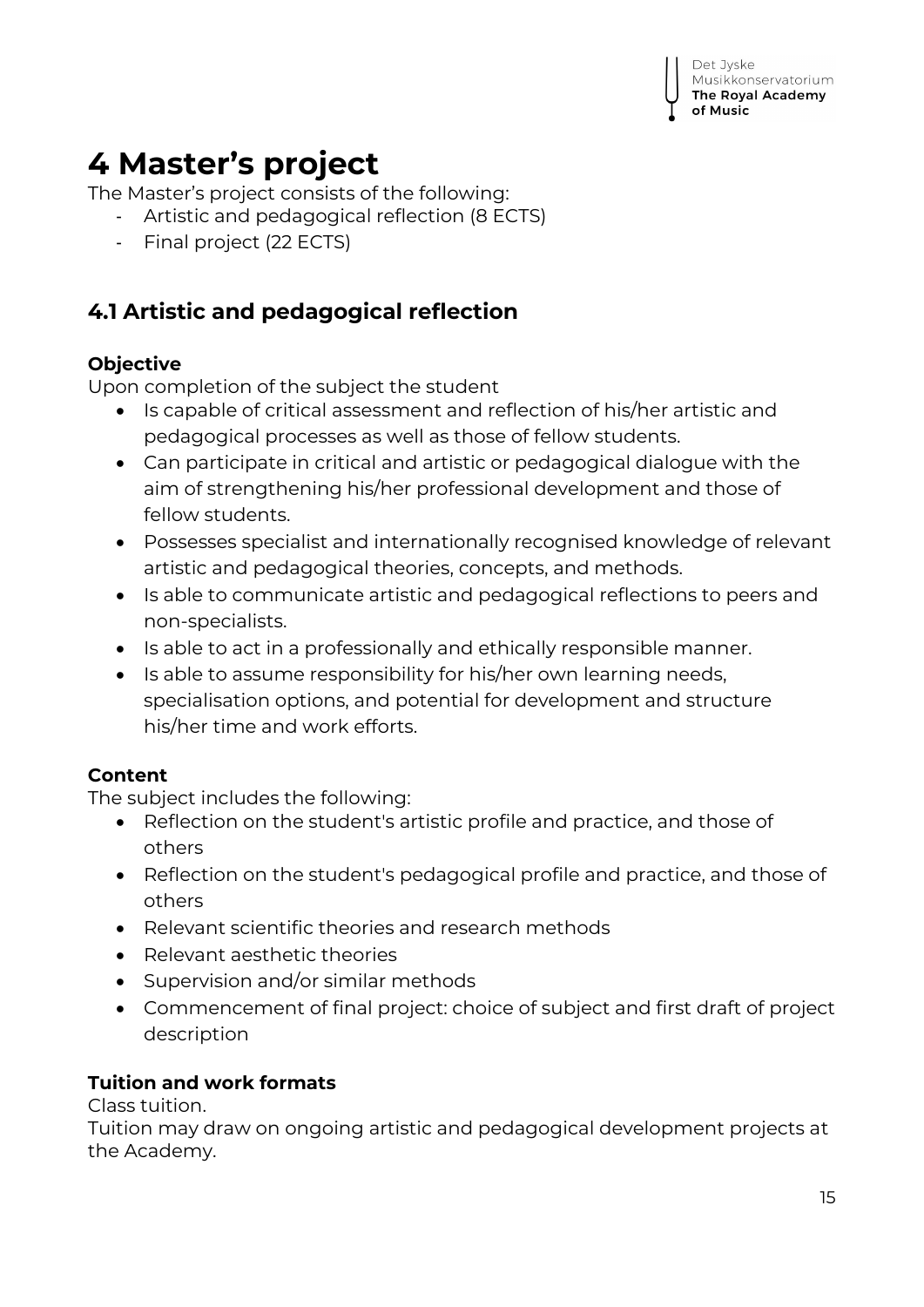

#### **Scope**

8 ECTS

#### **Semesters**

1st to 2nd semester

#### **Evaluation and examination regulations**

Certificate with the evaluation Approved/Not approved. This certifies that the objectives have been achieved at a level at least corresponding to a Pass, and that current attendance rules have been followed.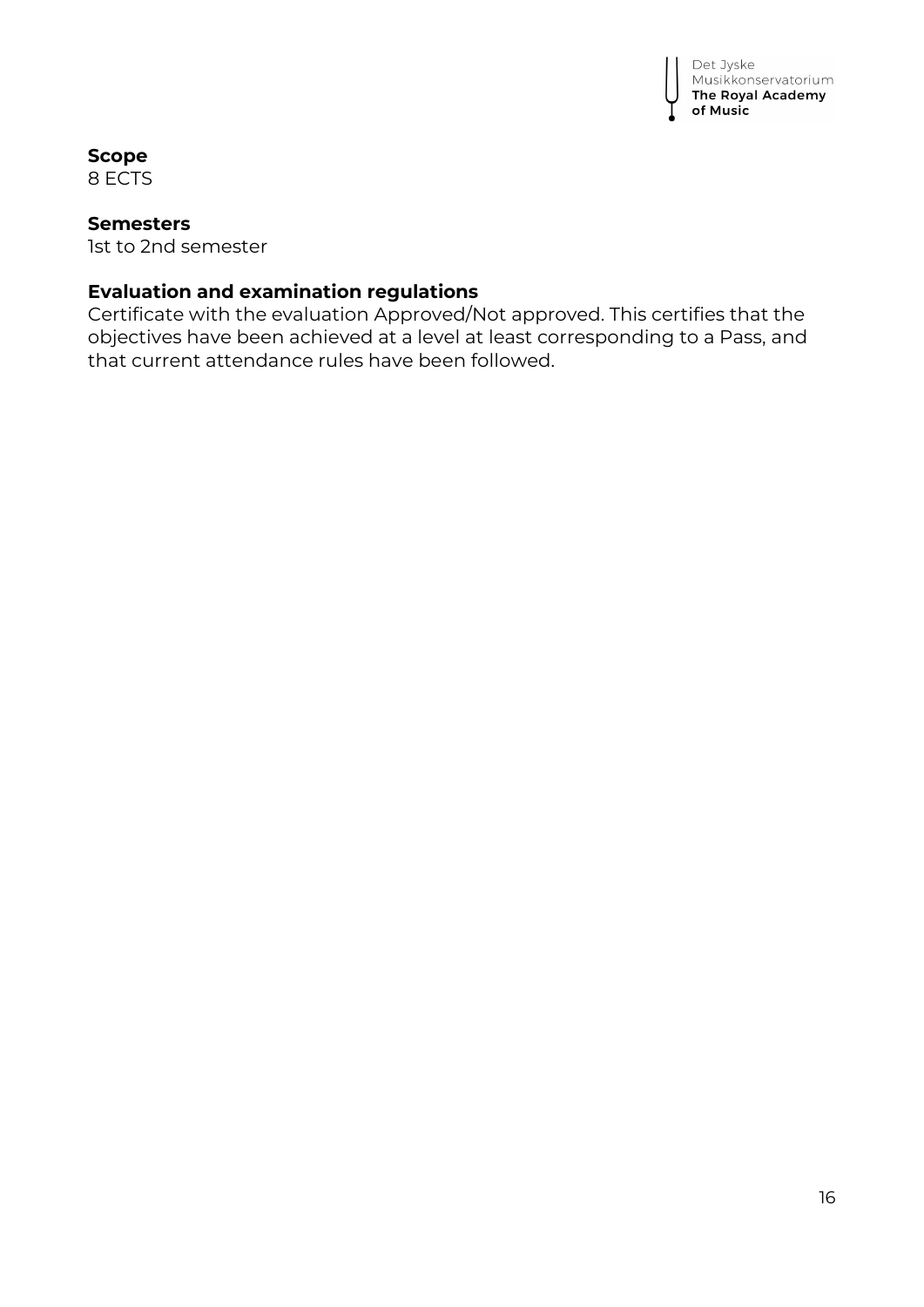## **4.2 Final project**

#### **Objective**

Upon completion of the final project, the student

- Possesses specialist knowledge of practice, methods, and theory within the chosen project area.
- Understands and is able to reflect on his/her practice and choice of specialist methods in relation to the project.
- Has mastered relevant methods, tools, and forms of expression for creative, performance, and/or pedagogical work.
- Is able to identify project relevant knowledge in an independent and critical manner and evaluate, create, and choose from project-related solution models.
- Can communicate and discuss project ideas and results achieved verbally and in writing to both peers and non-specialists.
- Is able to manage complex and creative challenges in relation to project work.
- Is able to independently find relevant cooperation partners and act critically and professionally in vocational and/or cross-disciplinary cooperation.
- Is able to independently assume responsibility for his/her own learning needs and potential for development in relation to project work and draft and manage realistic schedules.

### **Content**

The student chooses and defines his/her own final project. The project must include the following elements:

- At least one of the following dimensions: An artistic, performance, and/or pedagogical dimension
- A communicative dimension
- A written reflection. Scope: 15 to 30 normal pages (36,000 to 72,000 characters).

The repertoires of the 4th semester main instrument concert performance and the final project may overlap.

### **Tuition and work formats**

The student works independently on the project and receives individual guidance.

Tuition may also include class tuition and/or project group work.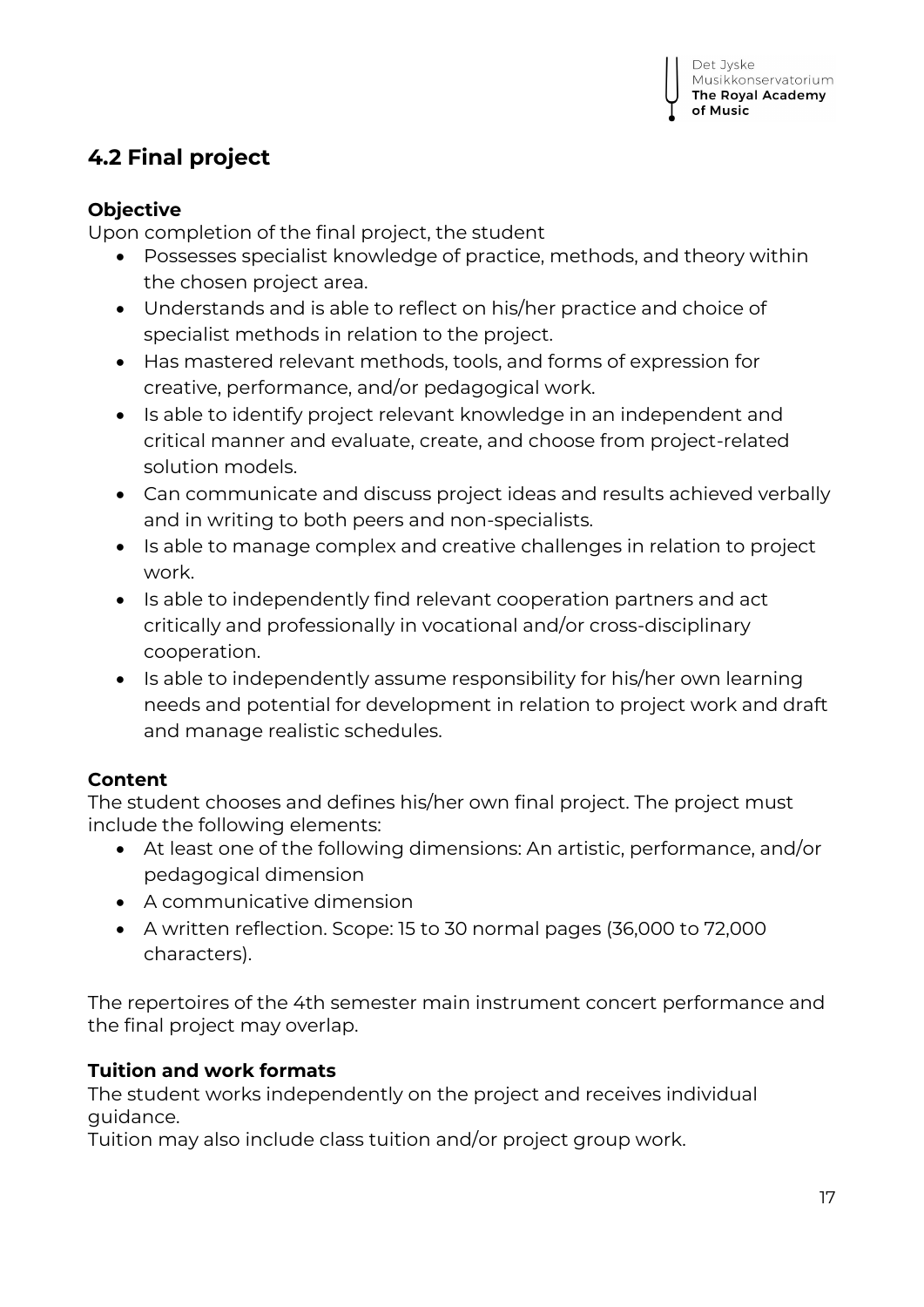Det Jyske Musikkonservatorium The Royal Academy of Music

**Scope**

22 ECTS

#### **Semesters**

3rd to 4th semester

#### **Important dates**

No later than 1 September, the student must submit a first version of the project description for approval with the head of studies/project coordinator.

No later than 1 December, the student must submit the final project description as well as the outline for the written assignment for the head of studies/project coordinator.

#### **1 April, 4th semester**

The written reflection (including material that the examiners are expected to be familiar with at the presentation) is handed in.

Note regarding the written reflection:

The written reflection must include the following:

- Bibliography
- Abstract

Short summary (max  $\frac{1}{2}$  page) of the project in English.

• Annexes Relevant material including the final project description is included as annexes.

In the written reflection, the student may also account for the following:

- The chosen approach of the project. Which delimitations have been made, and for what reasons?
- Project target audience. "Who am I trying to reach?" Identification and description of this audience and an assessment of the extent to which they have been included in the project work.
- Music business grounding. "Who can I draw on?" Where and how is the project meant to be located in the local/national/international music business? This includes an assessment of potential stakeholders and active engagement with these.
- Traditions.

An account of the artistic/pedagogical/performance practice or other tradition that the project aspires to be a part of. This includes a list of relevant literature, taken broadly to mean books, articles, TV shows, interviews, recordings, websites, and similar.